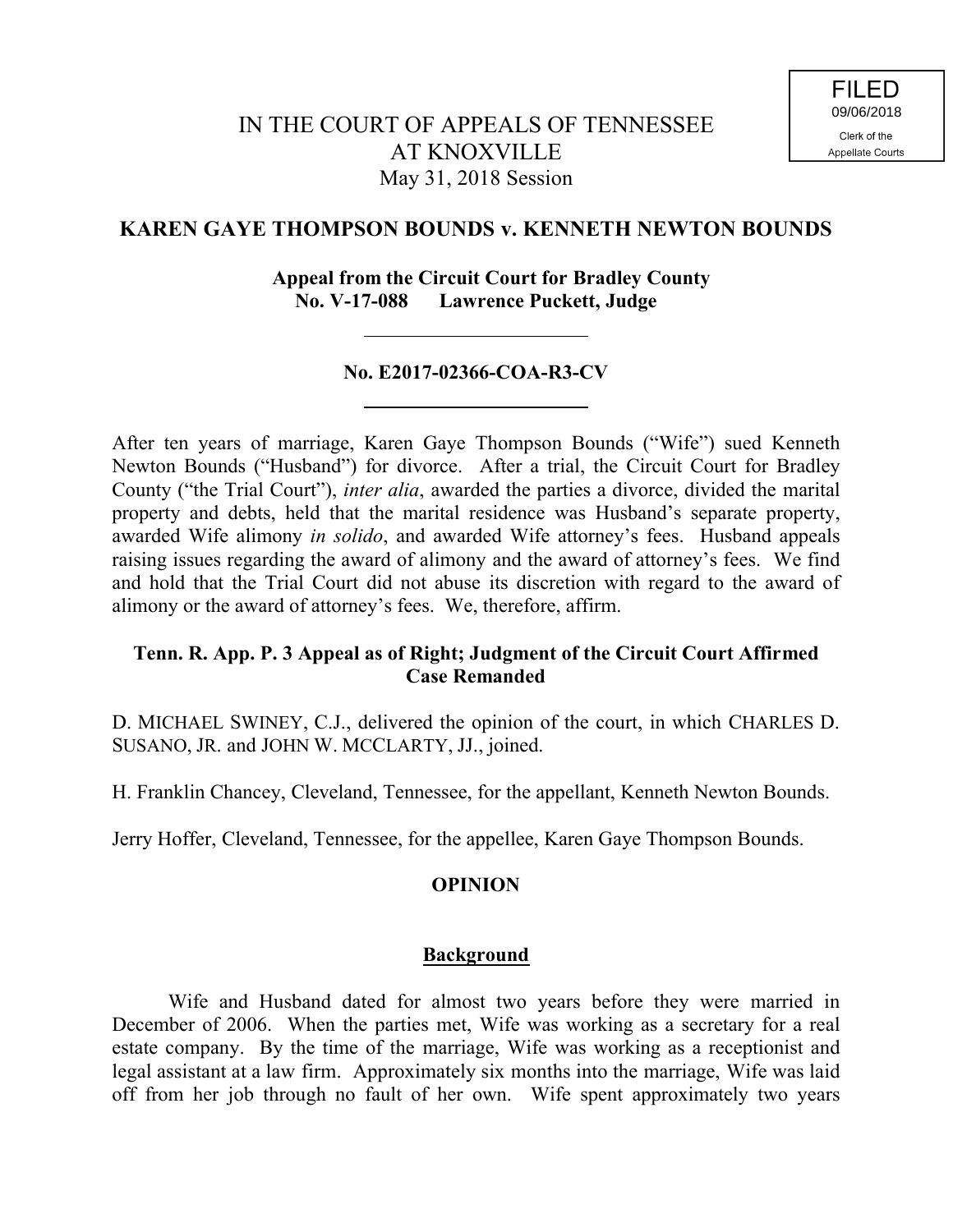searching for a new job, but was unable to obtain one. She then stopped looking for employment. Husband was disabled at the time of the marriage and throughout the marriage and not employed. No children were born of the marriage. In February of 2017 Wife filed for divorce. The case proceeded to trial in October of 2017.

Wife testified at trial that she was 67 years old and in good health. She was not working and had not worked since she was laid off early in the marriage. Wife attended graduate school during the 1980s studying English, creative writing, and French literature. Wife agreed that Husband neither dissuaded her from trying to work during the marriage, nor insisted that she needed to work. Wife testified that when she was laid off she received a benefit that became an annuity. She receives \$286 per month from that annuity and has about 17 years left on the annuity.

Wife testified that Husband was not employed when they married. He previously had worked for Norfolk Southern Railroad. Wife testified that Husband has psoriatic arthritis, a bad back, and is hard of hearing. During the marriage Husband had some major back surgery and developed some neuropathy in his extremities. Wife was asked if Husband was in pain during that time period, and she stated: "Very much so."

At the time of the marriage, Husband owned a house on Mouse Creek that was paid for. Husband sold this house and used the proceeds to purchase a house on Lower Woods Trail, which the parties used as the marital home. The purchase price of the marital home in 2007 was \$333,000. Wife testified that the house is paid for. Wife's name was put on the deed of the marital residence when it was purchased in May of 2007, and the parties have lived there since the purchase. Wife testified that since moving in to the marital residence, the parties have installed hardwood floors and quartz counter tops and a backsplash.

Wife agreed that the marital home was paid for with Husband's premarital funds. Wife also agreed that Husband paid for the improvements made to the house during the marriage using his disability income as Wife was not working. Wife testified that they lived on Husband's disability income during the marriage. Wife purchased some decorations for the home, but agreed that she did not really make contributions to the improvements to the house because she did not have much money.

Wife testified that Husband was very controlling during the marriage. She stated:

He fussed about even where I would put stuff on the shelves, the dishes. Where I would shop, where I bought gas. He didn't like the way I folded his towels or the way I made his bed.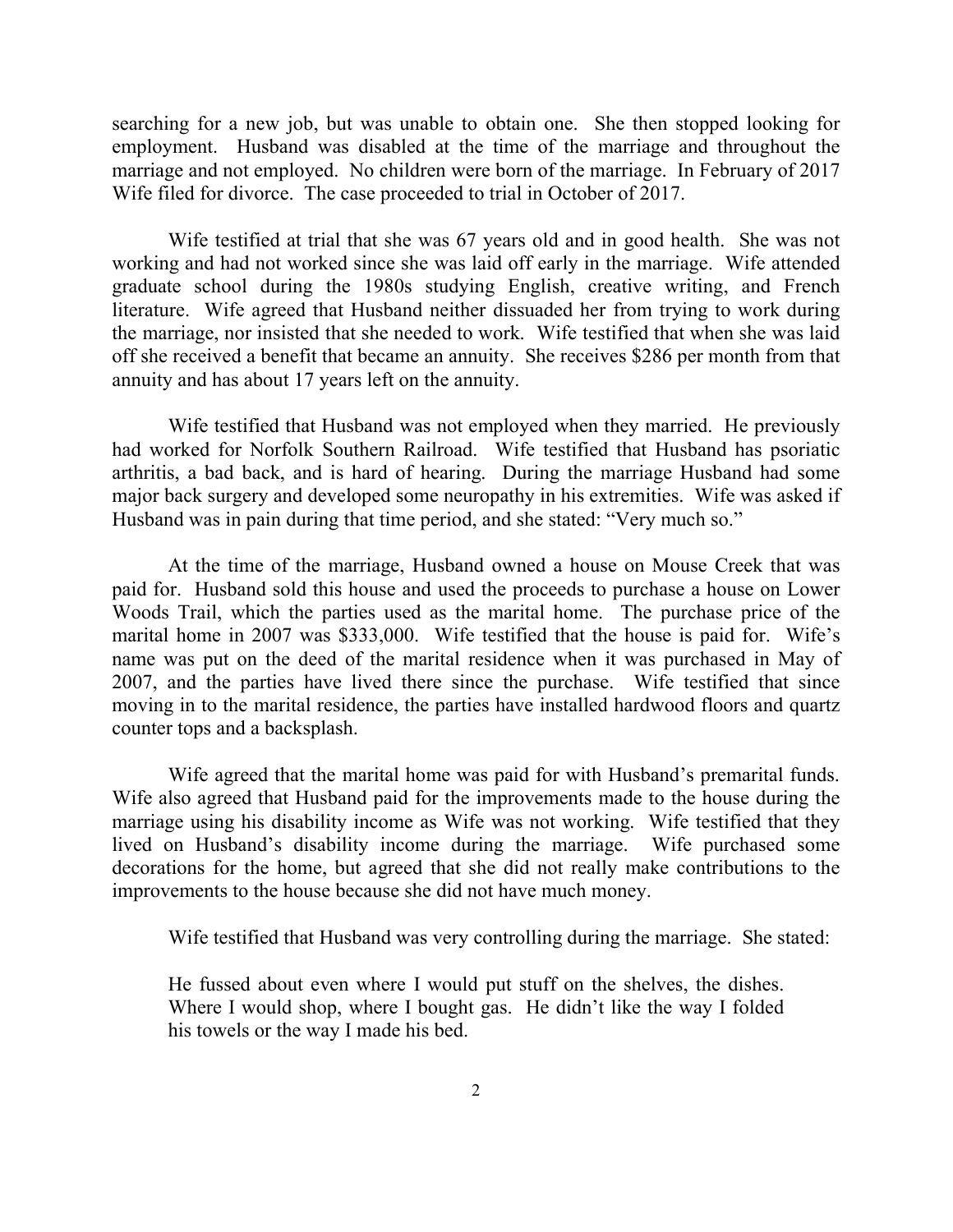He did not like it when I played my piano. I tried to play in the morning because he didn't get up until the afternoon and he would complain that it woke him up. So if I played in the evening he would complain that it was too loud because he was always watching TV.

Wife received an inheritance of \$15,000 in February of 2017. Wife has not spent that inheritance as she plans to use it in the future when she needs a new car. Husband also received an inheritance during the marriage, but Wife did not know how much he had received.

Wife testified that her main source of income is a railroad spousal annuity. Wife started receiving the railroad spousal annuity in 2012. At the time of trial, the railroad spousal annuity paid \$922 per month, but Wife explained that it will be reduced to \$645 after the divorce. Wife used the money she received from the railroad spousal annuity to pay off her car. Wife then took the remainder and saved it in her checking account. Wife had saved about \$27,000 at the time of her deposition, which was taken several months prior to trial. These savings along with the inheritance she received added up to about \$40,000 in assets that Wife had at the time of trial.

Wife moved into an apartment in March of 2017. She testified that she pays \$984 per month in rent plus renter's insurance, water, sewage, and taxes. Wife testified that the parties have no credit card debt.

Husband testified that he was 72 years old at the time of trial. Husband explained that he became disabled in May of 1996 and had been receiving disability income for approximately ten years prior to the marriage. Husband receives railroad retirement disability and a pension. He also has some mutual funds. Husband's monthly income is approximately \$3,900.

Husband testified that he has ulcerative colitis, diabetic neuropathy, psoriatic arthritis, osteoarthritis, and significant back problems. He also has eye pain that did not respond to cataract surgery, and he wears hearing aids. Husband underwent a "spinal fusion front and back." He uses a walker or two canes to get around. Husband testified that he is unable to do significant housework and has to pay people to assist him with household chores.

Husband testified that he made the decision to purchase the marital home several months after the marriage because the parties "were kind of tight with her furniture and what I had left," despite getting rid of some furniture. Husband testified that he paid a substantial down payment and listed his current home for sale. Because a bridge loan was necessary, Wife's name was put on the deed to the marital house. Husband's former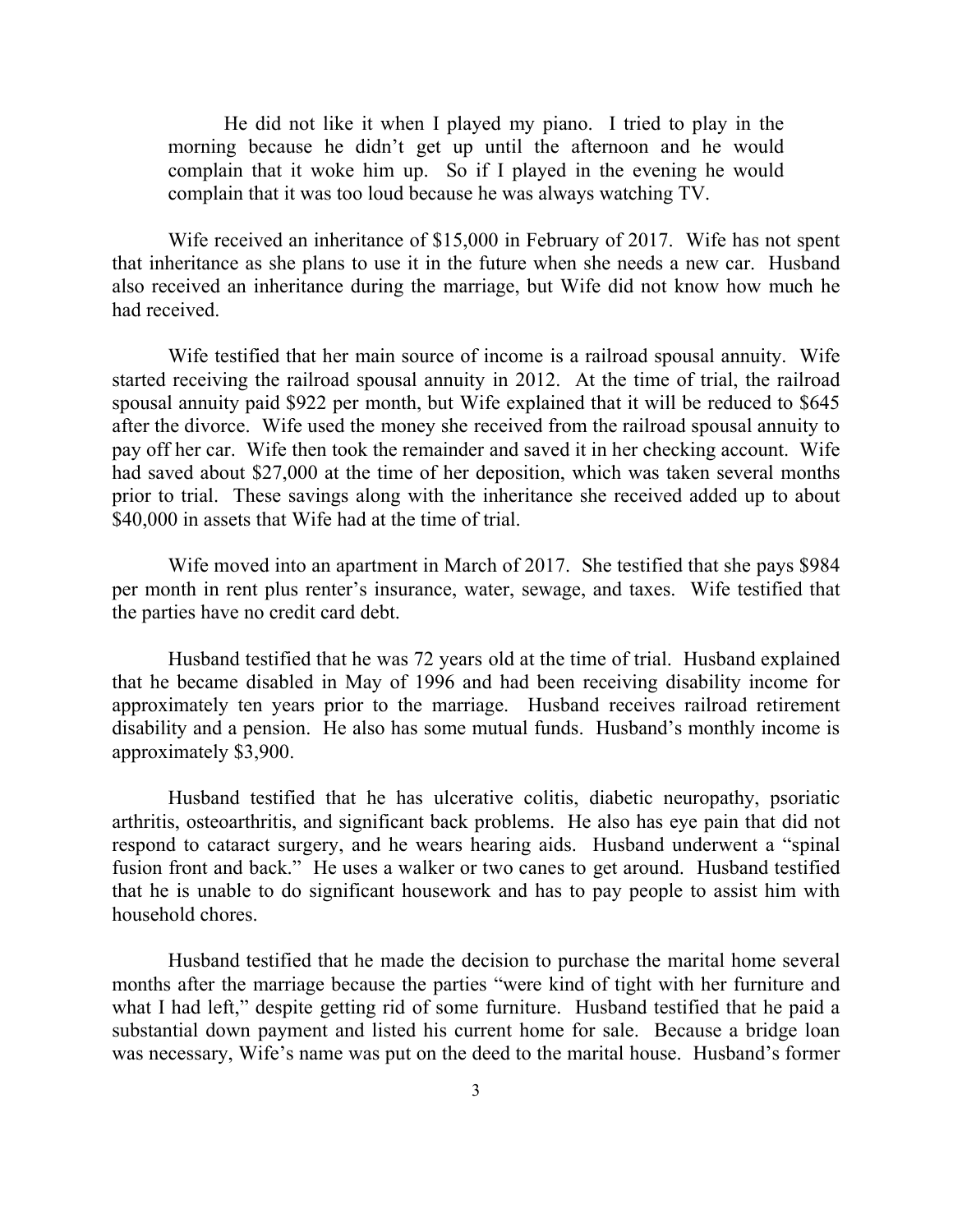house sold a little less than three months after the purchase of the marital home, and Husband used the proceeds to pay off the bridge loan. Husband used some of the excess funds from the sale to purchase a piano for Wife, pay off Wife's car loan, and pay some other expenses. Husband testified that the marital home was paid for completely with his separate resources. Wife put no money into the marital home. During the year after the purchase of the marital home, the house depreciated in value approximately \$80,000 due to the housing market and has not appreciated since that time.

Husband testified that at the time of the marriage he owned a house on Saddle Creek Drive, had a 401(k) account, and had some mutual funds. Husband testified that he sold some stock to buy the marital home and pay some expenses. Husband stated that he used \$150,000 of his separate funds during the marriage "to get by." Husband admitted that during the marriage he probably called Wife a "stealing gold digger."

After trial, the Trial Court entered its Final Decree on November 20, 2017, *inter alia* granting the parties a divorce, dividing the marital property and debts, awarding Wife the \$27,000 in railroad spousal annuity benefits that she had saved, holding that the marital residence was Husband's separate property, and awarding Wife alimony *in solido* in the amount of \$100,000. Husband appeals to this Court.

#### **Discussion**

Although not stated exactly as such, Husband raises two issues on appeal: 1) whether the Trial Court erred in awarding Wife alimony *in solido* in the amount of \$100,000; and, 2) whether the Trial Court erred in awarding Wife her attorney's fees.

We first consider whether the Trial Court erred in awarding Wife alimony *in solido* in the amount of \$100,000. Our Supreme Court has provided instruction with regard to the standard of review of an award of alimony stating:

For well over a century, Tennessee law has recognized that trial courts should be accorded wide discretion in determining matters of spousal support. *See Robinson v. Robinson*, 26 Tenn. (7 Hum.) 440, 443 (1846) ("Upon a divorce . . . the wife is entitled to a fair portion of her husband's estate for her support, and the amount thus to be appropriated is a matter within the legal discretion of the chancellor. . . ."). This well-established principle still holds true today, with this Court repeatedly and recently observing that trial courts have broad discretion to determine whether spousal support is needed and, if so, the nature, amount, and duration of the award. *See, e.g., Bratton v. Bratton*, 136 S.W.3d 595, 605 (Tenn. 2004); *Burlew v. Burlew*, 40 S.W.3d 465, 470 (Tenn. 2001); *Crabtree v. Crabtree*,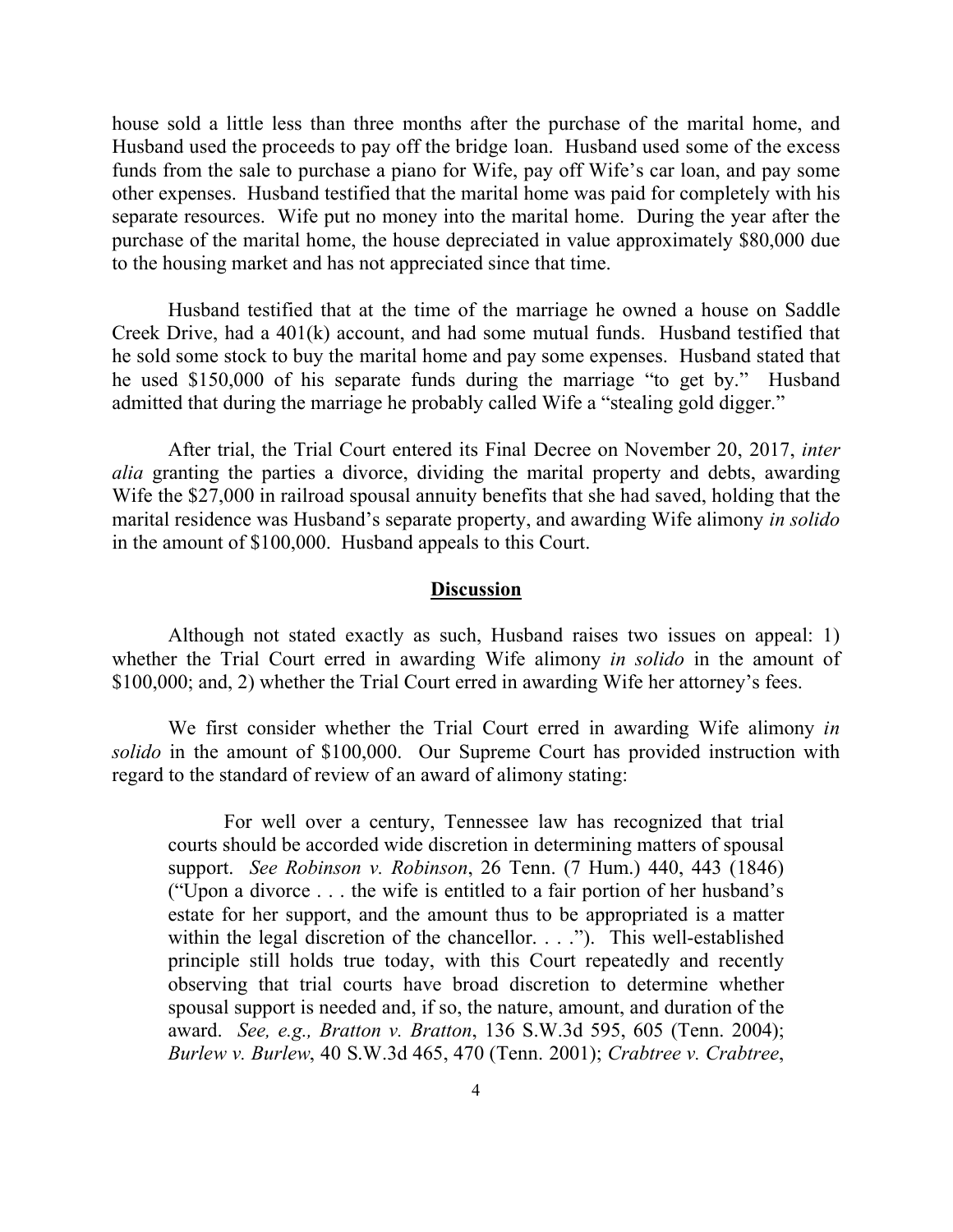16 S.W.3d 356, 360 (Tenn. 2000).

Equally well-established is the proposition that a trial court's decision regarding spousal support is factually driven and involves the careful balancing of many factors. *Kinard v. Kinard*, 986 S.W.2d 220, 235 (Tenn. Ct. App. 1998); *see also Burlew*, 40 S.W.3d at 470; *Robertson v. Robertson*, 76 S.W.3d 337, 340–41 (Tenn. 2002). As a result, "[a]ppellate courts are generally disinclined to second-guess a trial judge's spousal support decision." *Kinard*, 986 S.W.2d at 234. Rather, "[t]he role of an appellate court in reviewing an award of spousal support is to determine whether the trial court applied the correct legal standard and reached a decision that is not clearly unreasonable." *Broadbent v. Broadbent*, 211 S.W.3d 216, 220 (Tenn. 2006). Appellate courts decline to second-guess a trial court's decision absent an abuse of discretion. *Robertson*, 76 S.W.3d at 343. An abuse of discretion occurs when the trial court causes an injustice by applying an incorrect legal standard, reaches an illogical result, resolves the case on a clearly erroneous assessment of the evidence, or relies on reasoning that causes an injustice. *Wright ex rel. Wright v. Wright*, 337 S.W.3d 166, 176 (Tenn. 2011); *Henderson v. SAIA, Inc*., 318 S.W.3d 328, 335 (Tenn. 2010). This standard does not permit an appellate court to substitute its judgment for that of the trial court, but " 'reflects an awareness that the decision being reviewed involved a choice among several acceptable alternatives,' and thus 'envisions a less rigorous review of the lower court's decision and a decreased likelihood that the decision will be reversed on appeal.' " *Henderson*, 318 S.W.3d at 335 (quoting *Lee Medical, Inc. v. Beecher*, 312 S.W.3d 515, 524 (Tenn. 2010)). Consequently, when reviewing a discretionary decision by the trial court, such as an alimony determination, the appellate court should presume that the decision is correct and should review the evidence in the light most favorable to the decision. *Wright*, 337 S.W.3d at 176; *Henderson*, 318 S.W.3d at 335.

*Gonsewski v. Gonsewski*, 350 S.W.3d 99, 105-06 (Tenn. 2011) (footnote omitted).

Our Supreme Court has given further guidance with regard to discretionary decisions stating:

The abuse of discretion standard of review envisions a less rigorous review of the lower court's decision and a decreased likelihood that the decision will be reversed on appeal. *Beard v. Bd. of Prof'l Responsibility*, 288 S.W.3d 838, 860 (Tenn. 2009); *State ex rel. Jones v. Looper*, 86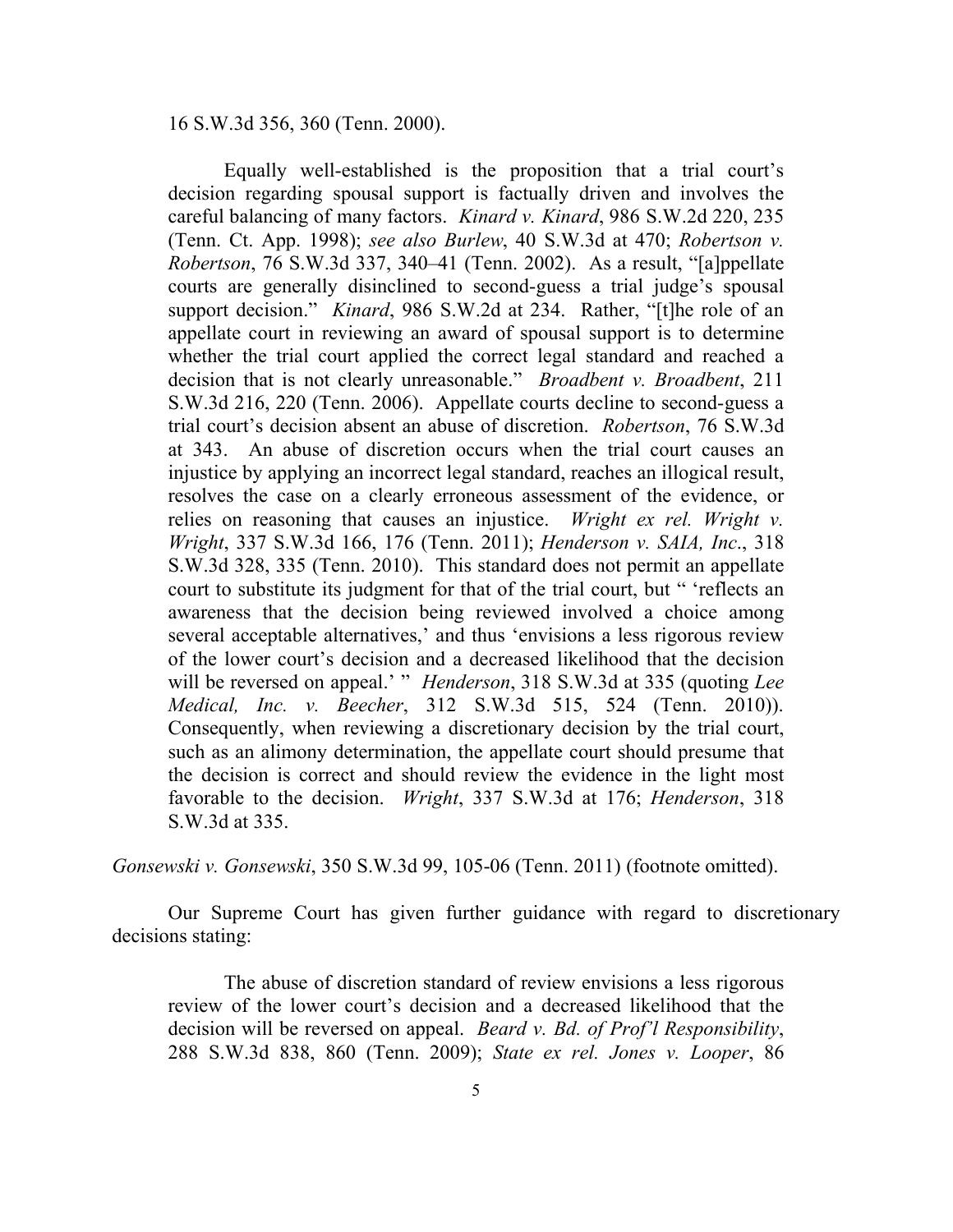S.W.3d 189, 193 (Tenn. Ct. App. 2000). It reflects an awareness that the decision being reviewed involved a choice among several acceptable alternatives. *Overstreet v. Shoney's, Inc*., 4 S.W.3d 694, 708 (Tenn. Ct. App. 1999). Thus, it does not permit reviewing courts to second-guess the court below, *White v. Vanderbilt Univ*., 21 S.W.3d 215, 223 (Tenn. Ct. App. 1999), or to substitute their discretion for the lower court's, *Henry v. Goins*, 104 S.W.3d 475, 479 (Tenn. 2003); *Myint v. Allstate Ins. Co*., 970 S.W.2d 920, 927 (Tenn. 1998). The abuse of discretion standard of review does not, however, immunize a lower court's decision from any meaningful appellate scrutiny. *Boyd v. Comdata Network, Inc*., 88 S.W.3d 203, 211 (Tenn. Ct. App. 2002).

Discretionary decisions must take the applicable law and the relevant facts into account. *Konvalinka v. Chattanooga–Hamilton County Hosp. Auth*., 249 S.W.3d 346, 358 (Tenn. 2008); *Ballard v. Herzke*, 924 S.W.2d 652, 661 (Tenn. 1996). An abuse of discretion occurs when a court strays beyond the applicable legal standards or when it fails to properly consider the factors customarily used to guide the particular discretionary decision. *State v. Lewis*, 235 S.W.3d 136, 141 (Tenn. 2007). A court abuses its discretion when it causes an injustice to the party challenging the decision by (1) applying an incorrect legal standard, (2) reaching an illogical or unreasonable decision, or (3) basing its decision on a clearly erroneous assessment of the evidence. *State v. Ostein*, 293 S.W.3d 519, 526 (Tenn. 2009); *Konvalinka v. Chattanooga–Hamilton County Hosp. Auth*., 249 S.W.3d at 358; *Doe 1 ex rel. Doe 1 v. Roman Catholic Diocese of Nashville*, 154 S.W.3d at 42.

To avoid result-oriented decisions or seemingly irreconcilable precedents, reviewing courts should review a lower court's discretionary decision to determine (1) whether the factual basis for the decision is properly supported by evidence in the record, (2) whether the lower court properly identified and applied the most appropriate legal principles applicable to the decision, and (3) whether the lower court's decision was within the range of acceptable alternative dispositions. *Flautt & Mann v. Council of Memphis*, 285 S.W.3d 856, 872–73 (Tenn. Ct. App. 2008) (quoting *BIF, a Div. of Gen. Signal Controls, Inc. v. Service Constr. Co*., No. 87–136–II, 1988 WL 72409, at \*3 (Tenn. Ct. App. July 13, 1988) (No Tenn. R. App. P. 11 application filed)). When called upon to review a lower court's discretionary decision, the reviewing court should review the underlying factual findings using the preponderance of the evidence standard contained in Tenn. R. App. P. 13(d) and should review the lower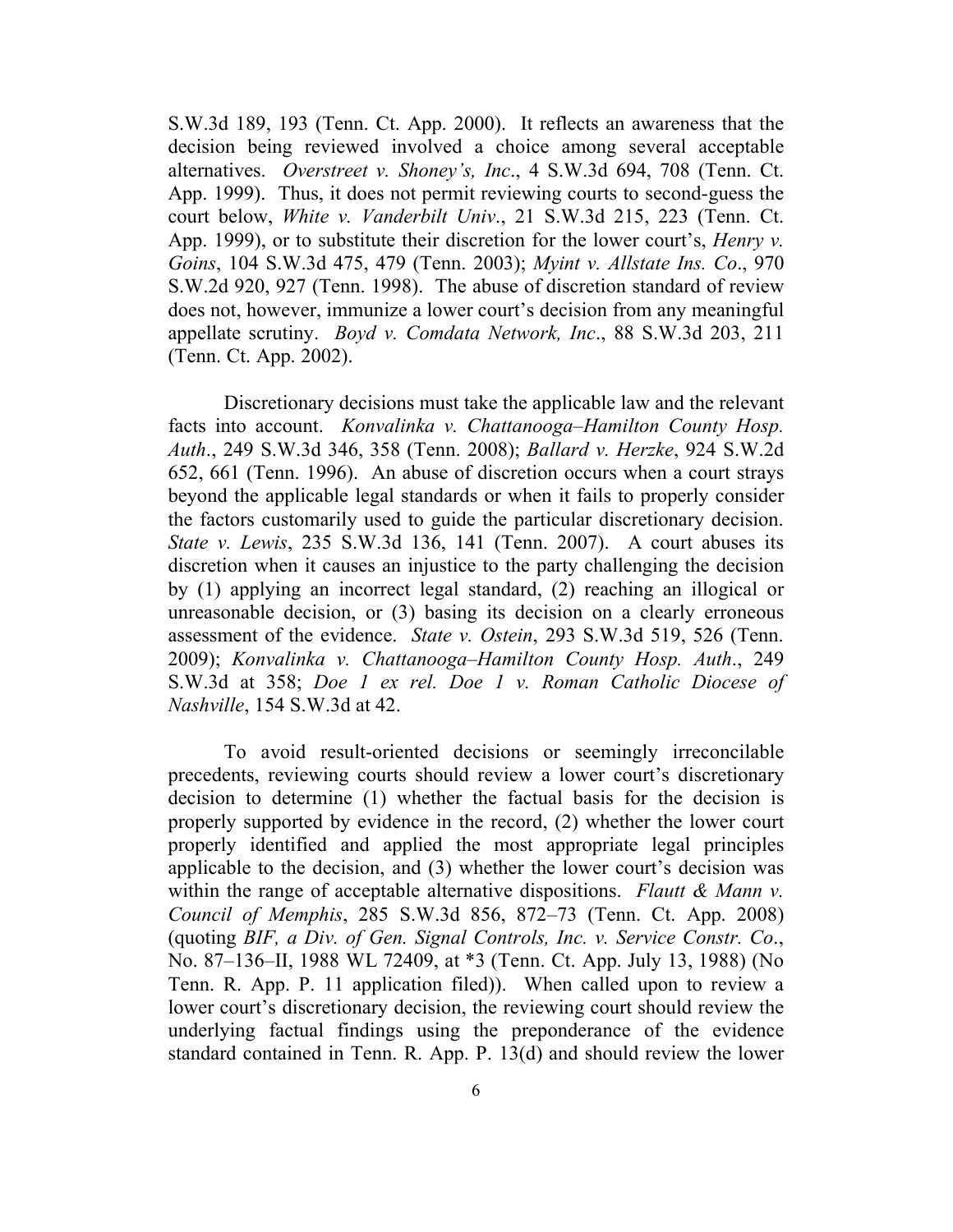court's legal determinations de novo without any presumption of correctness. *Johnson v. Nissan N. Am., Inc*., 146 S.W.3d 600, 604 (Tenn. Ct. App. 2004); *Boyd v. Comdata Network, Inc*., 88 S.W.3d at 212.

*Lee Medical, Inc. v. Beecher*, 312 S.W.3d 515, 524–25 (Tenn. 2010).

With regard to the different types of awards of alimony, our Supreme Court explained in *Gonsewski v. Gonsewski*:

Current Tennessee law recognizes several distinct types of spousal support, including (1) alimony in futuro, (2) alimony in solido, (3) rehabilitative alimony, and (4) transitional alimony. Tenn. Code Ann.  $\S 36-5-121(d)(1)$ .

\* \* \*

The second type of support, alimony in solido, is also a form of long-term support. The total amount of alimony in solido is set on the date of the divorce decree and is either paid in a lump sum payment of cash or property, or paid in installments for a definite term. Tenn. Code Ann. § 36– 5–121(h)(1); *Broadbent*, 211 S.W.3d at 222 ("Alimony *in solido* consists of a definite sum of money that is paid in a lump sum or in installments over a definite period of time."). "A typical purpose of such an award would be to adjust the distribution of the parties' marital property." *Burlew*, 40 S.W.3d at 471. Alimony in solido "may be awarded in lieu of or in addition to any other alimony award, in order to provide support, including attorney fees, where appropriate." Tenn. Code Ann.  $\S 36-5-121(d)(5)$ . Unlike alimony in futuro, the other form of long-term support, alimony in solido is considered a final judgment, "not modifiable, except by agreement of the parties," and does not terminate upon the death or remarriage of the recipient or payor spouse. Tenn. Code Ann. § 36–5–121(h)(2)–(3); *see Riggs*, 250 S.W.3d at 456 n. 3.

\* \* \*

Finally, in determining whether to award spousal support and, if so, determining the nature, amount, length, and manner of payment, courts consider several factors:

(1) The relative earning capacity, obligations, needs, and financial resources of each party, including income from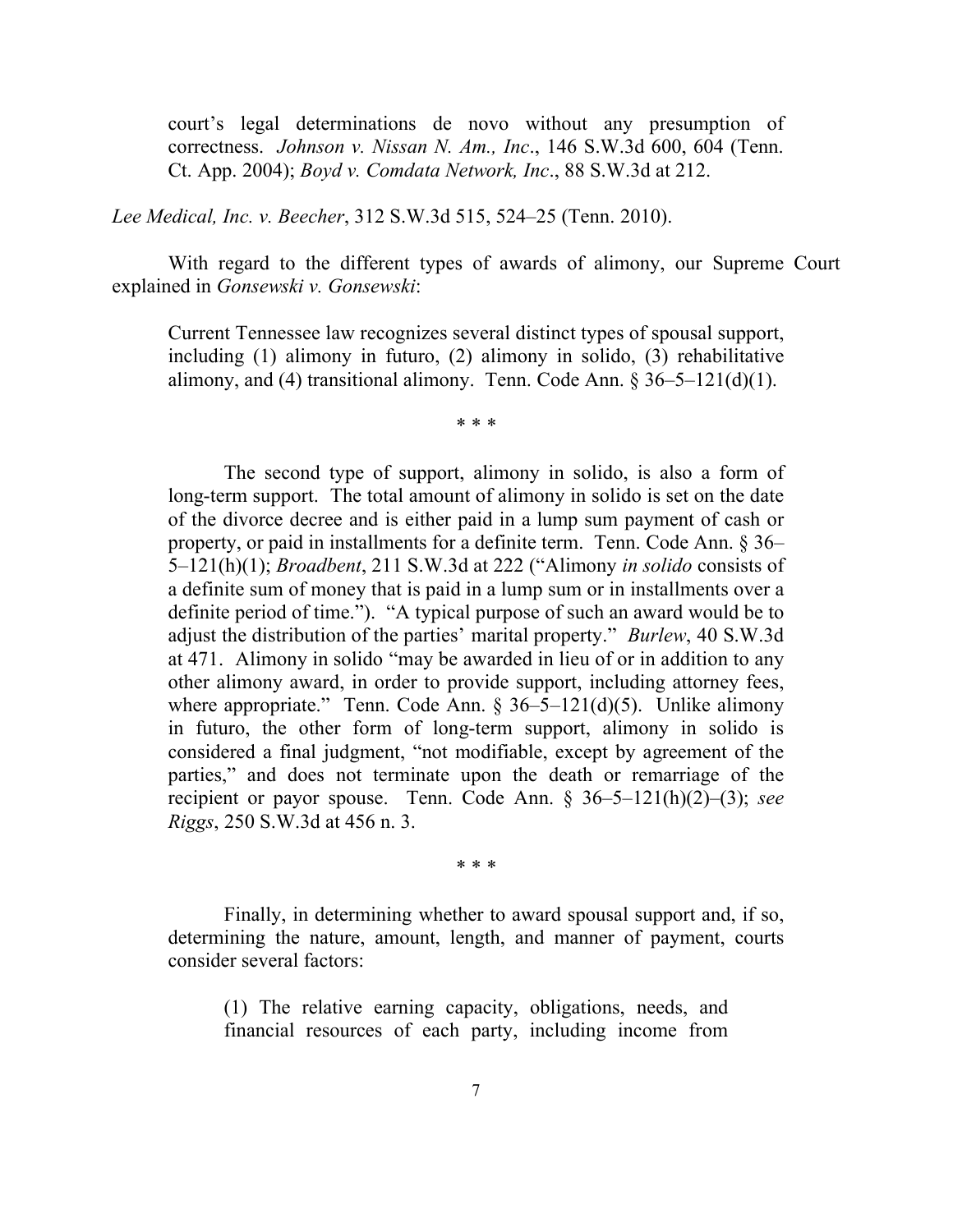pension, profit sharing or retirement plans and all other sources;

(2) The relative education and training of each party, the ability and opportunity of each party to secure such education and training, and the necessity of a party to secure further education and training to improve such party's earnings capacity to a reasonable level;

(3) The duration of the marriage;

(4) The age and mental condition of each party;

(5) The physical condition of each party, including, but not limited to, physical disability or incapacity due to a chronic debilitating disease;

(6) The extent to which it would be undesirable for a party to seek employment outside the home, because such party will be custodian of a minor child of the marriage;

(7) The separate assets of each party, both real and personal, tangible and intangible;

(8) The provisions made with regard to the marital property, as defined in § 36–4–121;

(9) The standard of living of the parties established during the marriage;

(10) The extent to which each party has made such tangible and intangible contributions to the marriage as monetary and homemaker contributions, and tangible and intangible contributions by a party to the education, training or increased earning power of the other party;

(11) The relative fault of the parties, in cases where the court, in its discretion, deems it appropriate to do so; and

(12) Such other factors, including the tax consequences to each party, as are necessary to consider the equities between the parties.

Tenn. Code Ann. § 36–5–121(i). Although each of these factors must be considered when relevant to the parties' circumstances, "the two that are considered the most important are the disadvantaged spouse's need and the obligor spouse's ability to pay." *Riggs*, 250 S.W.3d at 457. *See also Bratton*, 136 S.W.3d at 605; *Robertson*, 76 S.W.3d at 342; *Burlew*, 40 S.W.3d at 470. Carefully adhering to the statutory framework for awarding spousal support, both in terms of awarding the correct type of support and for an appropriate amount and time, fulfills not only the statutory directives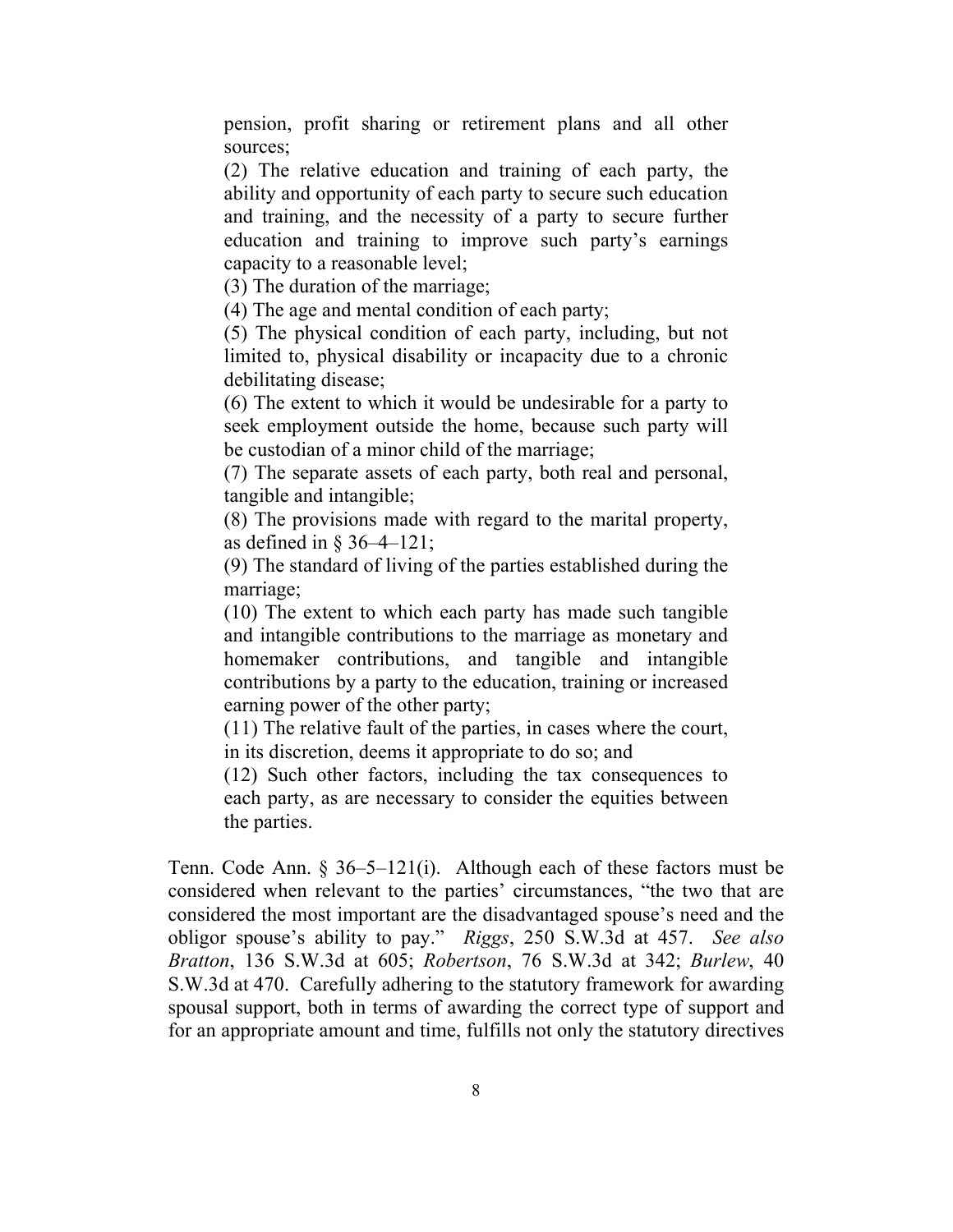but also alimony's fundamental purpose of eliminating spousal dependency where possible.

*Gonsewski*, 350 S.W.3d at 107-10 (footnote omitted).

In his brief on appeal, Husband argues that the Trial Court failed to "fully consider" the two most important factors in making its determination about alimony, *i.e.*, need and ability to pay. Husband argues that he "cannot pay the \$100,000 alimony award without substantially jeopardizing his ability to continue to meet his future daily needs." He further asserts that the Trial Court failed to make a finding about Wife's contribution to the marriage. We disagree.

We begin, as we must as to this discretionary decision made by the Trial Court, by presuming that the Trial Court's decision to award Wife alimony *in solido* in the amount of \$100,000 is correct and viewing the evidence in the light most favorable to the decision. The Trial Court found that Husband was leaving the marriage with approximately \$952,028 in assets. Wife was leaving the marriage with approximately \$42,000 in assets. The evidence in the record on appeal shows that Wife has a monthly deficit of approximately \$1,221 and that Husband has a monthly excess of over \$800. A careful and thorough review of the record on appeal shows that the Trial Court considered all of the relevant statutory factors when making its decision about alimony. The evidence in the record on appeal, as discussed more fully above, does not preponderate against the Trial Court's findings. As we find no abuse of discretion by the Trial Court, we will not second guess the Trial Court or substitute our judgment for that of the Trial Court.

Next, we consider whether the Trial Court erred in awarding Wife her attorney's fees. Our Supreme Court has instructed:

It is well-settled that an award of attorney's fees in a divorce case constitutes alimony in solido. *See* Tenn. Code Ann. § 36–5–121(h)(1) ("alimony in solido may include attorney fees, where appropriate"); *Herrera v. Herrera*, 944 S.W.2d 379, 390 (Tenn. Ct. App. 1996). The decision whether to award attorney's fees is within the sound discretion of the trial court. *Crabtree*, 16 S.W.3d at 361; *Kincaid v. Kincaid*, 912 S.W.2d 140, 144 (Tenn. Ct. App. 1995). As with any alimony award, in deciding whether to award attorney's fees as alimony in solido, the trial court should consider the factors enumerated in Tennessee Code Annotated section 36–5–121(i). A spouse with adequate property and income is not entitled to an award of alimony to pay attorney's fees and expenses. *Umstot v. Umstot*, 968 S.W.2d 819, 824 (Tenn. Ct. App. 1997). Such